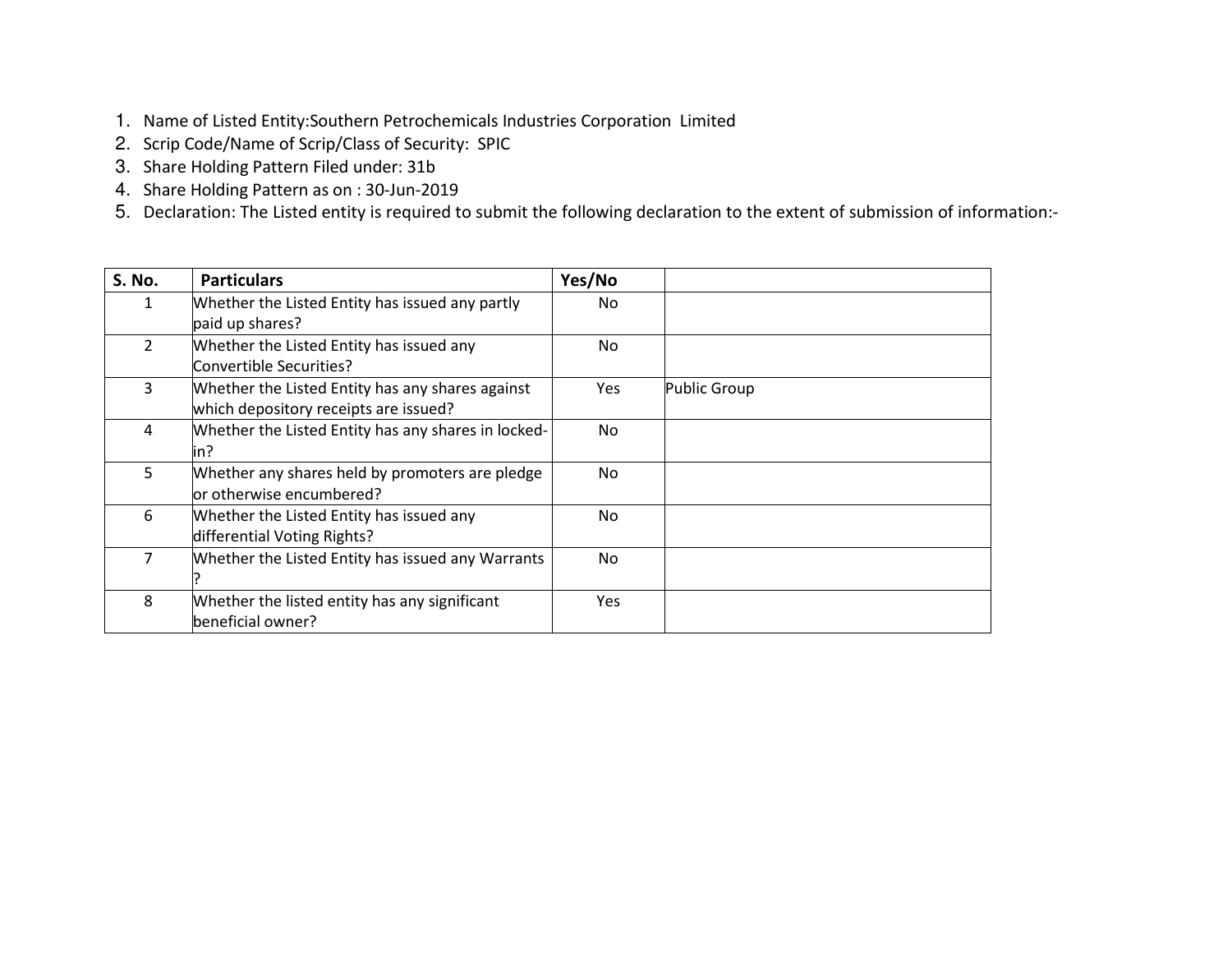| Catego<br>ry(1) | Category of<br>shareholder<br>(II)          | Nos. of<br>shareh<br>olders<br>(III) | No. of fully<br>paid up equity<br>shares<br>held<br>(IV) | No. of<br>Partly<br>paid-<br>equity<br>shares<br>held<br>(V) | No. of<br>shares<br>underlying<br><b>Depository</b><br>Receipts<br>(VI) | Total nos.<br>shares<br>held<br>$(VII) =$<br>$(IV)+(V)+$<br>(VI) | Shareholdin<br>g as a % of<br>total no. of<br>(calculated as<br>per SCRR,<br>1957<br>(VIII)<br>As a % of<br>$(A+B+C2)$ | Clas<br>s eg:<br>$\pmb{\chi}$ | <b>Number of Voting Rights</b><br>held in each class of<br>No of Voting<br><b>Rights</b><br>Clas<br>s<br>eg:y | securities<br>(IX)<br>Tot<br>al | <b>Total</b><br>as a<br>% of<br>$(A+B+$<br>C) | No. of<br><b>Shares</b><br><b>Underl</b><br>Outstandi<br>convertib<br>securities<br>(includin<br><b>Warrants</b><br>$\overline{(\mathsf{x})}$ | Shareholding,<br>as a %<br>assuming full<br>of convertible<br>securities (as a<br>percentage of<br>diluted share<br>capital)<br>$(XI) = (VII)+(X)$<br>As a % of<br>$(A+B+C2)$ | Number of<br>Locked in<br>shares<br><u>(XII)</u><br>No.<br>(a) | As a<br>% of<br>total<br>Shar<br>es<br>held<br>(b) | No.<br>(a) | Number of<br><b>Shares</b><br>pledged or<br>otherwise<br>encumbered<br>(XIII)<br>As a<br>% of<br>total<br><b>Share</b><br>s held<br>(b) | Number of<br>equity<br>shares held<br>in<br>dematerializ<br>ed form<br>(XIV) |
|-----------------|---------------------------------------------|--------------------------------------|----------------------------------------------------------|--------------------------------------------------------------|-------------------------------------------------------------------------|------------------------------------------------------------------|------------------------------------------------------------------------------------------------------------------------|-------------------------------|---------------------------------------------------------------------------------------------------------------|---------------------------------|-----------------------------------------------|-----------------------------------------------------------------------------------------------------------------------------------------------|-------------------------------------------------------------------------------------------------------------------------------------------------------------------------------|----------------------------------------------------------------|----------------------------------------------------|------------|-----------------------------------------------------------------------------------------------------------------------------------------|------------------------------------------------------------------------------|
| A               | Promoter &<br>Promoter<br>Group             | 12                                   | 98645488                                                 | $\mathbf{0}$                                                 |                                                                         | 98645488                                                         | 48.44                                                                                                                  | 986450<br>488                 |                                                                                                               | 5488                            | 9864 48.44                                    | $\mathbf{0}$                                                                                                                                  | 48.44                                                                                                                                                                         | $\Omega$                                                       | 0.00                                               |            |                                                                                                                                         | 98645488                                                                     |
| B               | Public                                      | 62318                                | 88203048                                                 | $\mathbf 0$                                                  | 16791800                                                                | 104994848                                                        | 51.56                                                                                                                  | 104990<br>4848                |                                                                                                               | 9484<br>8                       | 1049 51.56                                    | $\mathbf{0}$                                                                                                                                  | 51.56                                                                                                                                                                         | $\Omega$                                                       | 0.00                                               |            |                                                                                                                                         | 84107926                                                                     |
| C               | Non Promoter-1<br>Non Public                |                                      | 16791800                                                 | 0                                                            |                                                                         | 16791800                                                         | 8.25                                                                                                                   |                               | IO                                                                                                            | l0                              | 0.00                                          | $\mathbf 0$                                                                                                                                   | 0.00                                                                                                                                                                          | $\Omega$                                                       | 0.00                                               | 0          |                                                                                                                                         | 0.00 16791800                                                                |
| C1              | <b>Shares</b><br>underlying DRs             |                                      | 16791800                                                 | $\Omega$                                                     |                                                                         | 16791800                                                         | 0.00                                                                                                                   | n                             | n                                                                                                             | l0                              | 0.00                                          | $\mathbf 0$                                                                                                                                   | 0.00                                                                                                                                                                          | $\Omega$                                                       | 0.00                                               |            |                                                                                                                                         | 16791800                                                                     |
| C <sub>2</sub>  | Shares held by<br>Employee<br><b>Trusts</b> | $\Omega$                             | 0                                                        | $\Omega$                                                     |                                                                         | $\mathbf 0$                                                      | 0.00                                                                                                                   | $\Omega$                      | $\Omega$                                                                                                      | $\mathbf 0$                     | 0.00                                          | $\mathbf 0$                                                                                                                                   | 0.00                                                                                                                                                                          | $\mathbf 0$                                                    | 0.00                                               |            |                                                                                                                                         | 0                                                                            |
|                 | Total                                       | 62331                                | 203640336                                                | 0                                                            | 16791800                                                                | 220432136                                                        | 100.00                                                                                                                 | 203640<br>0336                |                                                                                                               | 4033<br>6                       | 2036 100.00                                   | $\mathbf 0$                                                                                                                                   | 100.00                                                                                                                                                                        | $\mathbf 0$                                                    | 0.00                                               |            |                                                                                                                                         | 199545214                                                                    |

#### Table I - Summary Statement holding of specified securities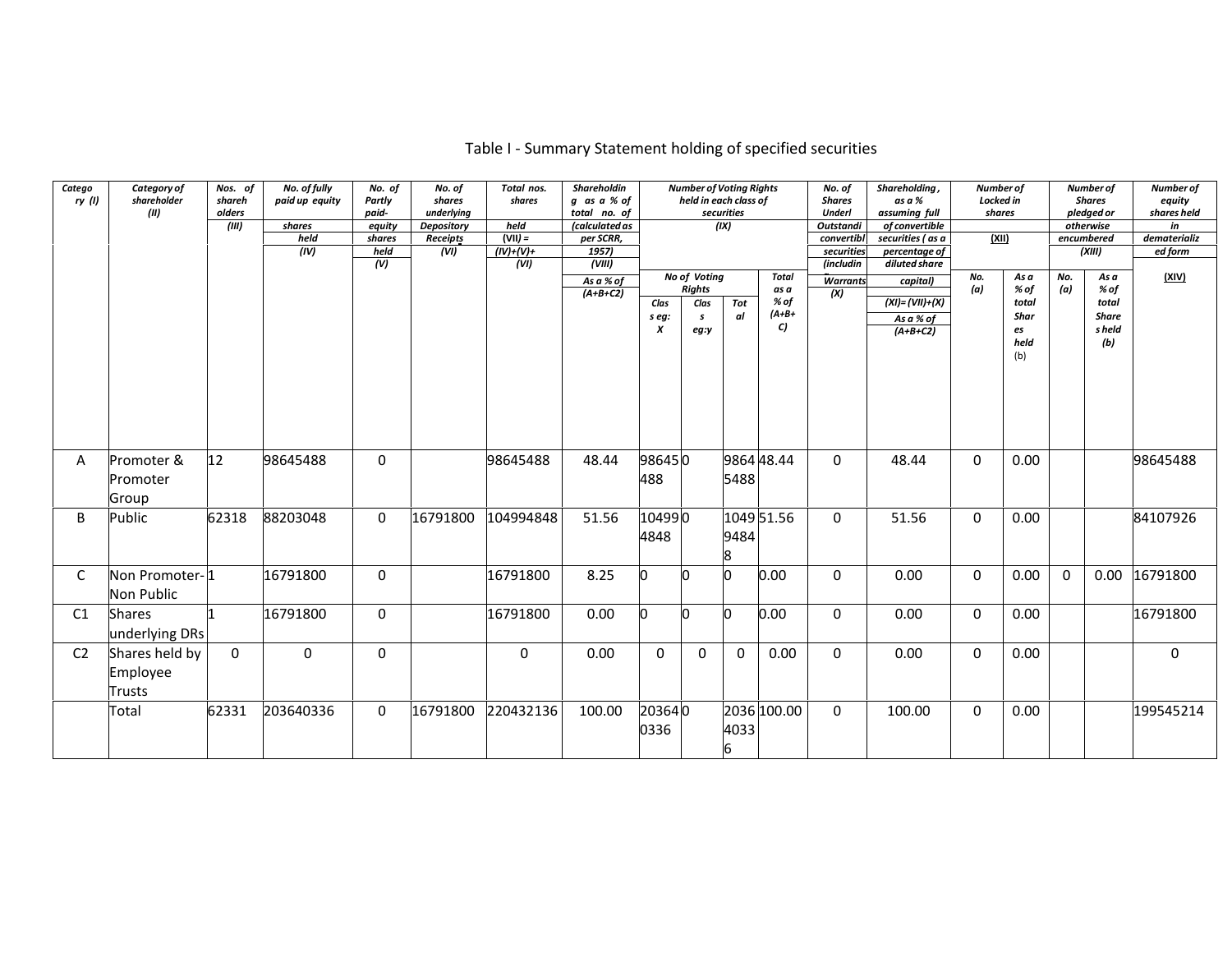|  | Table II - Statement showing shareholding pattern of the Promoter and Promoter Group |  |
|--|--------------------------------------------------------------------------------------|--|
|--|--------------------------------------------------------------------------------------|--|

|               | <b>Category &amp; Name</b> | PAN                | No. of | No. of          | Partly                      | Nos. of           | <b>Total</b>           | <b>Sharehol</b>        |        | Number of Voting Rights held in |           |               | No. of                    | Shareholdin       | Number of   |       |            | Number of     | Number of               |
|---------------|----------------------------|--------------------|--------|-----------------|-----------------------------|-------------------|------------------------|------------------------|--------|---------------------------------|-----------|---------------|---------------------------|-------------------|-------------|-------|------------|---------------|-------------------------|
|               | of the                     | (II)               | shareh | fully           | paid-up                     | shares            | nos.                   | ding %                 |        | each class of securities        |           |               | <b>Shares</b>             | $g$ , as a $%$    | Locked in   |       |            | <b>Shares</b> | equity                  |
|               | <b>Shareholders</b>        |                    | older  | paid            | equity                      | underlying        | shares                 | calculate              |        |                                 | (IX)      |               | <b>Underlying</b>         | assuming          | shares      |       |            | pledged or    | shares held             |
|               | (1)                        |                    | (III)  | up              | shares                      | <b>Depository</b> | held                   | d as per               |        |                                 |           |               | <b>Outstanding</b>        | full              | (XII)       |       |            | otherwise     | in                      |
|               |                            |                    |        | equity<br>share | held<br>$\overline{(\vee)}$ | Receipts<br>(VI)  | $(VII =$<br>$IV+V+VI)$ | SCRR,<br>1957          |        |                                 |           |               | convertible<br>securities | conversion<br>of  |             |       | encumbered | (XIII)        | dematerializ<br>ed form |
|               |                            |                    |        | s held          |                             |                   |                        |                        |        | No of Voting Rights             |           | Total as      | (including                | convertible       | No.         | As a  | No.        | As a          | (XIV)                   |
|               |                            |                    |        | (IV)            |                             |                   |                        | $\overline{As} a % of$ |        |                                 |           | a % of        | <b>Warrants</b> )         | securities (      | (a)         | % of  | (a)        | % of          |                         |
|               |                            |                    |        |                 |                             |                   |                        | $(A+B+C2)$             |        |                                 |           | <b>Total</b>  | (X)                       | as a              |             | total |            | total         |                         |
|               |                            |                    |        |                 |                             |                   |                        | (VIII)                 | Class  | Class                           | Tot       | <b>Voting</b> |                           | percentage        |             | Shar  |            | share         |                         |
|               |                            |                    |        |                 |                             |                   |                        |                        | X      | Y                               | al        | rights        |                           | of diluted        |             | es    |            | s held        |                         |
|               |                            |                    |        |                 |                             |                   |                        |                        |        |                                 |           |               |                           | share<br>capital) |             | held  |            | (b)           |                         |
|               |                            |                    |        |                 |                             |                   |                        |                        |        |                                 |           |               |                           | $(XI) =$          |             | (b)   |            |               |                         |
|               |                            |                    |        |                 |                             |                   |                        |                        |        |                                 |           |               |                           | $(VII)+(X)$ as a  |             |       |            |               |                         |
|               |                            |                    |        |                 |                             |                   |                        |                        |        |                                 |           |               |                           | % of              |             |       |            |               |                         |
|               |                            |                    |        |                 |                             |                   |                        |                        |        |                                 |           |               |                           | $A+B+C2$          |             |       |            |               |                         |
|               |                            |                    |        |                 |                             |                   |                        |                        |        |                                 |           |               |                           |                   |             |       |            |               |                         |
| $\frac{1}{a}$ | Indian                     |                    | b      | 0               | 0                           | $\pmb{0}$         | n                      | 0.00                   | n      | $\mathbf 0$                     | O.        | 0.00          | $\mathsf{O}\xspace$       | 0.00              | $\mathbf 0$ | 0.00  |            |               | n                       |
|               | Individuals/Hind           |                    |        | 45450           | 0                           |                   | 45450                  | 0.02                   | 45450  | $\Omega$                        | 4545 0.02 |               | $\mathbf 0$               | 0.02              | $\Omega$    | 0.00  |            |               | 45450                   |
|               | u undivided                |                    |        |                 |                             |                   |                        |                        |        |                                 |           |               |                           |                   |             |       |            |               |                         |
|               | Family                     |                    |        |                 |                             |                   |                        |                        |        |                                 |           |               |                           |                   |             |       |            |               |                         |
|               | <b>ASHWIN</b>              | AAEPA 1            |        | 45450           | $\mathbf 0$                 |                   | 45450                  | 0.02                   | 45450  | $\mathbf 0$                     | 4545 0.02 |               | $\mathbf 0$               | 0.02              | $\mathbf 0$ | 0.00  |            |               | 45450                   |
|               |                            |                    |        |                 |                             |                   |                        |                        |        |                                 |           |               |                           |                   |             |       |            |               |                         |
|               | CHIDAMBARAM 4148H          |                    |        |                 |                             |                   |                        |                        |        |                                 |           |               |                           |                   |             |       |            |               |                         |
|               | <b>MUTHIAH</b>             |                    |        |                 |                             |                   |                        |                        |        |                                 |           |               |                           |                   |             |       |            |               |                         |
| b             | Central                    |                    |        | 8840000         | 0                           |                   | 8840000                | 4.34                   | 884000 | 0                               | 8840 4.34 |               | $\mathbf 0$               | 4.34              | $\mathbf 0$ | 0.00  |            |               | 8840000                 |
|               | Government/                |                    |        |                 |                             |                   |                        |                        |        |                                 | 000       |               |                           |                   |             |       |            |               |                         |
|               | State                      |                    |        |                 |                             |                   |                        |                        |        |                                 |           |               |                           |                   |             |       |            |               |                         |
|               |                            |                    |        |                 |                             |                   |                        |                        |        |                                 |           |               |                           |                   |             |       |            |               |                         |
|               | Government(s)              |                    |        |                 |                             |                   |                        |                        |        |                                 |           |               |                           |                   |             |       |            |               |                         |
|               | <b>TAMILNADU</b>           | AAACT <sub>1</sub> |        | 8840000         | $\mathbf 0$                 |                   | 8840000                | 4.34                   | 884000 | $\mathbf 0$                     | 8840 4.34 |               | $\mathbf 0$               | 4.34              | 0           | 0.00  |            |               | 8840000                 |
|               | <b>INDUSTRIAL</b>          | 3409P              |        |                 |                             |                   |                        |                        |        |                                 | 000       |               |                           |                   |             |       |            |               |                         |
|               | <b>DEVELOPMENT</b>         |                    |        |                 |                             |                   |                        |                        |        |                                 |           |               |                           |                   |             |       |            |               |                         |
|               |                            |                    |        |                 |                             |                   |                        |                        |        |                                 |           |               |                           |                   |             |       |            |               |                         |
|               | CORPORATION                |                    |        |                 |                             |                   |                        |                        |        |                                 |           |               |                           |                   |             |       |            |               |                         |
|               | <b>LIMITED</b>             |                    |        |                 |                             |                   |                        |                        |        |                                 |           |               |                           |                   |             |       |            |               |                         |
| $\mathsf{c}$  | Financial                  |                    | h      | n               | 0                           |                   |                        | 0.00                   | n      | $\Omega$                        | $\bf{0}$  | 0.00          | $\mathbf 0$               | 0.00              | $\mathbf 0$ | 0.00  |            |               | n.                      |
|               | Institutions/              |                    |        |                 |                             |                   |                        |                        |        |                                 |           |               |                           |                   |             |       |            |               |                         |
|               | <b>Banks</b>               |                    |        |                 |                             |                   |                        |                        |        |                                 |           |               |                           |                   |             |       |            |               |                         |
|               |                            |                    |        |                 |                             |                   |                        |                        |        |                                 |           |               |                           |                   |             |       |            |               |                         |
| $\mathsf{d}$  | Any Other                  |                    |        | 7084526         | 0                           |                   | 70845263               | 34.79                  | 708452 | $\mathbf 0$                     |           | 7084 34.79    | $\mathbf 0$               | 34.79             | $\pmb{0}$   | 0.00  |            |               | 70845263                |
|               | (specify)                  |                    |        |                 |                             |                   |                        |                        | 63     |                                 | 5263      |               |                           |                   |             |       |            |               |                         |
|               | <b>Bodies</b>              |                    |        | 7084526         | 0                           |                   | 70845263               | 34.79                  | 708452 | $\mathbf 0$                     |           | 7084 34.79    | $\mathbf 0$               | 34.79             | $\mathbf 0$ | 0.00  |            |               | 70845263                |
|               | Corporate                  |                    |        |                 |                             |                   |                        |                        | 63     |                                 | 5263      |               |                           |                   |             |       |            |               |                         |
|               | <b>ACM</b>                 | AAACS 1            |        | 659075          | $\mathbf 0$                 |                   | 659075                 | 0.32                   | 659075 | $\mathbf 0$                     | 6590 0.32 |               | 0                         | 0.32              | 0           | 0.00  |            |               | 659075                  |
|               | EDUCATIONAL                | 5809J              |        |                 |                             |                   |                        |                        |        |                                 | 75        |               |                           |                   |             |       |            |               |                         |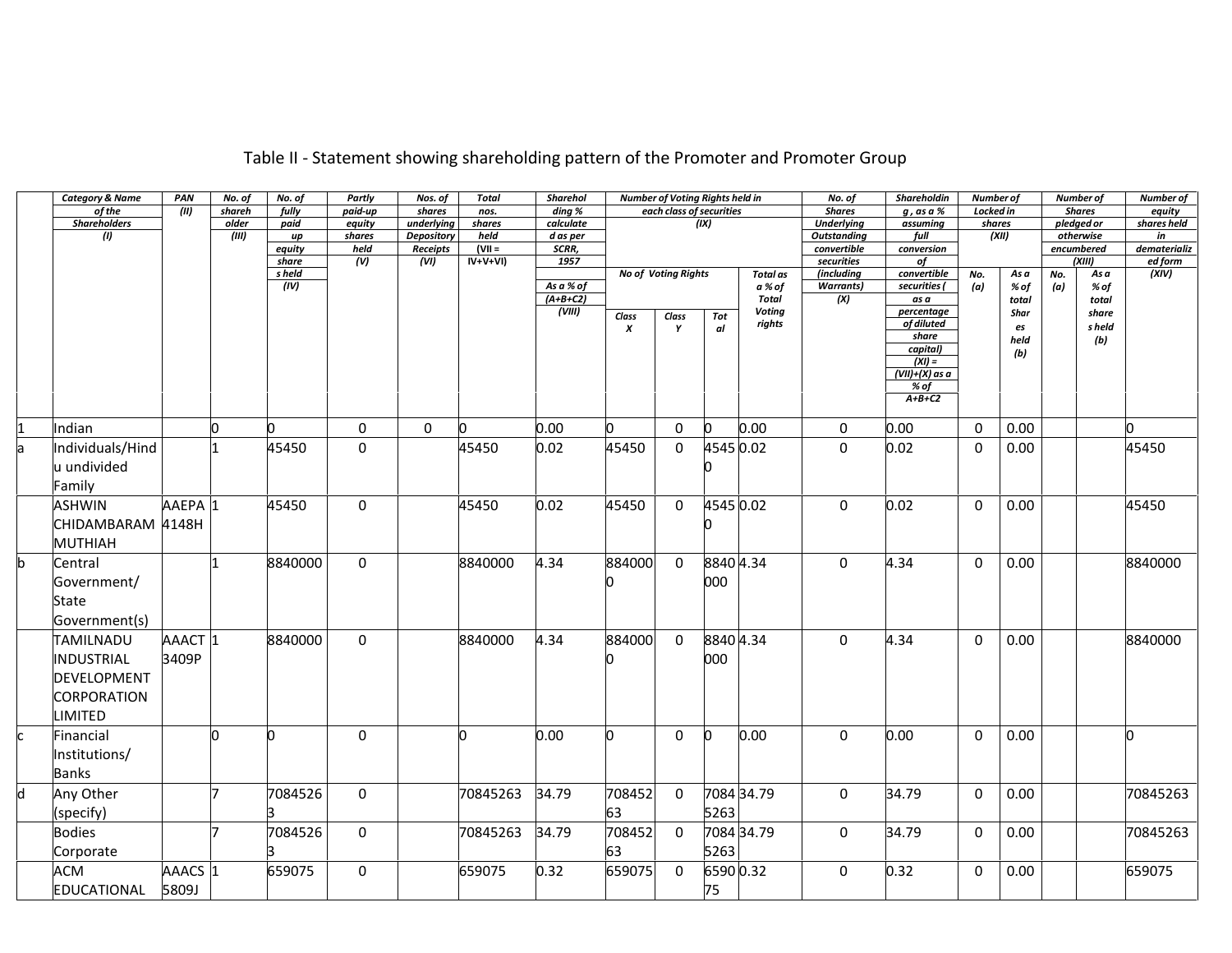|                | <b>FOUNDATION</b>    |                    |                |             |              |              |                     |       |                  |                  |                  |            |                     |       |              |      |                     |
|----------------|----------------------|--------------------|----------------|-------------|--------------|--------------|---------------------|-------|------------------|------------------|------------------|------------|---------------------|-------|--------------|------|---------------------|
|                | <b>AMI HOLDINGS</b>  | AABCP 1            |                | 3727670     | $\Omega$     |              | 37276700            | 18.31 | 372767           | 0                |                  | 3727 18.31 | $\Omega$            | 18.31 | $\Omega$     | 0.00 | 37276700            |
|                | PRIVATE              | 1877G              |                | n           |              |              |                     |       | 00               |                  | 6700             |            |                     |       |              |      |                     |
|                | <b>LIMITED</b>       |                    |                |             |              |              |                     |       |                  |                  |                  |            |                     |       |              |      |                     |
|                | <b>GOLDNEST</b>      | AABCT 1            |                | 50800       | $\mathbf 0$  |              | 50800               | 0.02  | 50800            | $\Omega$         | 5080 0.02        |            | $\mathbf 0$         | 0.02  | $\Omega$     | 0.00 | 50800               |
|                | TRADING              | 5894M              |                |             |              |              |                     |       |                  |                  |                  |            |                     |       |              |      |                     |
|                | <b>COMPANY</b>       |                    |                |             |              |              |                     |       |                  |                  |                  |            |                     |       |              |      |                     |
|                | <b>LIMITED</b>       |                    |                |             |              |              |                     |       |                  |                  |                  |            |                     |       |              |      |                     |
|                | <b>SICAGEN INDIA</b> | AAKCS 1            |                | 3017349     | $\mathbf{0}$ |              | 3017349             | 1.48  | 301734           | 0                | 30171.48         |            | $\mathbf{0}$        | 1.48  | $\mathbf{0}$ | 0.00 | 3017349             |
|                | LIMITED              | 5770J              |                |             |              |              |                     |       |                  |                  | 349              |            |                     |       |              |      |                     |
|                | <b>SOUTH INDIA</b>   | AABCS 1            |                | 1636900     | $\mathbf 0$  |              | 1636900             | 0.80  | 163690           | $\Omega$         | 1636 0.80        |            | $\mathbf 0$         | 0.80  | $\Omega$     | 0.00 | 1636900             |
|                | HOUSE ESTATES 5020M  |                    |                |             |              |              |                     |       |                  |                  | 900              |            |                     |       |              |      |                     |
|                | & PROPERTIES         |                    |                |             |              |              |                     |       |                  |                  |                  |            |                     |       |              |      |                     |
|                | LIMITED              |                    |                |             |              |              |                     |       |                  |                  |                  |            |                     |       |              |      |                     |
|                | <b>LOTUS</b>         | AABCL              |                | 2799545     | $\Omega$     |              | 27995454            | 13.75 | 279954           | $\Omega$         |                  | 2799 13.75 | $\mathbf 0$         | 13.75 | $\mathbf 0$  | 0.00 | 27995454            |
|                | FERTILIZERS          | 0193K              |                |             |              |              |                     |       | 54               |                  | 5454             |            |                     |       |              |      |                     |
|                | PRIVATE              |                    |                |             |              |              |                     |       |                  |                  |                  |            |                     |       |              |      |                     |
|                | LIMITED              |                    |                |             |              |              |                     |       |                  |                  |                  |            |                     |       |              |      |                     |
|                | <b>SOUTH INDIA</b>   | AAACS 1            |                | 208985      | $\mathbf 0$  |              | 208985              | 0.10  | 208985           | $\mathbf 0$      | 2089 0.10        |            | $\mathbf 0$         | 0.10  | $\mathbf{0}$ | 0.00 | 208985              |
|                | TRAVELS              | 3792E              |                |             |              |              |                     |       |                  |                  | 85               |            |                     |       |              |      |                     |
|                | PRIVATE              |                    |                |             |              |              |                     |       |                  |                  |                  |            |                     |       |              |      |                     |
|                | LIMITED              |                    |                |             |              |              |                     |       |                  |                  |                  |            |                     |       |              |      |                     |
|                | Sub-Total (A)(1)     |                    | b,             | 7973071     | $\mathbf 0$  | $\mathbf{0}$ | 79730713            | 39.15 | 797307           | $\mathbf 0$      |                  | 7973 39.15 | $\mathbf 0$         | 39.15 | $\mathbf 0$  | 0.00 | 79730713            |
|                |                      |                    |                |             |              |              |                     |       | 13               |                  | 0713             |            |                     |       |              |      |                     |
| $\overline{2}$ | Foreign              |                    | $\mathbf 0$    | $\pmb{0}$   | $\pmb{0}$    | $\mathbf 0$  | $\mathsf{O}\xspace$ | 0.00  | $\mathbf 0$      | $\mathbf 0$      | $\mathbf 0$      | 0.00       | $\mathsf{O}\xspace$ | 0.00  | $\mathbf 0$  | 0.00 | $\mathsf{O}\xspace$ |
| $\overline{a}$ | Individuals (Non-    |                    | $\overline{0}$ | $\mathbf 0$ | $\mathbf 0$  |              | $\mathbf 0$         | 0.00  | $\mathbf 0$      | 0                | $\mathbf 0$      | 0.00       | $\mathbf 0$         | 0.00  | $\mathbf 0$  | 0.00 | $\mathbf 0$         |
|                | Resident             |                    |                |             |              |              |                     |       |                  |                  |                  |            |                     |       |              |      |                     |
|                | Individuals/         |                    |                |             |              |              |                     |       |                  |                  |                  |            |                     |       |              |      |                     |
|                | Foreign              |                    |                |             |              |              |                     |       |                  |                  |                  |            |                     |       |              |      |                     |
|                | Individuals)         |                    |                |             |              |              |                     |       |                  |                  |                  |            |                     |       |              |      |                     |
| $\mathsf b$    | Government           |                    | 0              | $\pmb{0}$   | $\pmb{0}$    |              | $\boldsymbol{0}$    | 0.00  | $\boldsymbol{0}$ | $\boldsymbol{0}$ | $\boldsymbol{0}$ | 0.00       | $\mathbf 0$         | 0.00  | $\mathbf 0$  | 0.00 | $\pmb{0}$           |
| c              | Institutions         |                    | $\mathbf 0$    | $\mathbf 0$ | 0            |              | $\mathbf 0$         | 0.00  | $\mathbf 0$      | $\mathbf 0$      | $\mathbf 0$      | 0.00       | $\pmb{0}$           | 0.00  | $\mathbf 0$  | 0.00 | $\mathbf 0$         |
| d              | Foreign Portfolio    |                    | B.             | 1891477     | $\mathbf 0$  |              | 18914775            | 9.29  | 1891470          |                  | 18919.29         |            | $\mathbf 0$         | 9.29  | $\mathbf 0$  | 0.00 | 18914775            |
|                | Investor             |                    |                |             |              |              |                     |       | 75               |                  | 4775             |            |                     |       |              |      |                     |
|                | RANFORD              | AADCR <sub>1</sub> |                | 1910000     | $\mathbf 0$  |              | 1910000             | 0.94  | 1910000          |                  | 1910 0.94        |            | $\mathbf 0$         | 0.94  | 0            | 0.00 | 1910000             |
|                | <b>INVESTMENTS</b>   | 5452K              |                |             |              |              |                     |       |                  |                  | 000              |            |                     |       |              |      |                     |
|                | <b>LIMITED</b>       |                    |                |             |              |              |                     |       |                  |                  |                  |            |                     |       |              |      |                     |
|                | <b>DORNALLY</b>      | AACCD 1            |                | 1322000     | $\mathbf 0$  |              | 1322000             | 0.65  | 1322000          |                  | 1322 0.65        |            | $\mathbf 0$         | 0.65  | $\mathbf 0$  | 0.00 | 1322000             |
|                | <b>INVESTMENTS</b>   | 5610N              |                |             |              |              |                     |       |                  |                  | 000              |            |                     |       |              |      |                     |
|                | <b>LIMITED</b>       |                    |                |             |              |              |                     |       |                  |                  |                  |            |                     |       |              |      |                     |
|                | <b>FICON</b>         | AABCF 1            |                | 1568277     | $\mathbf 0$  |              | 15682775            | 7.70  | 1568270          |                  | 1568 7.70        |            | $\mathbf 0$         | 7.70  | $\mathbf 0$  | 0.00 | 15682775            |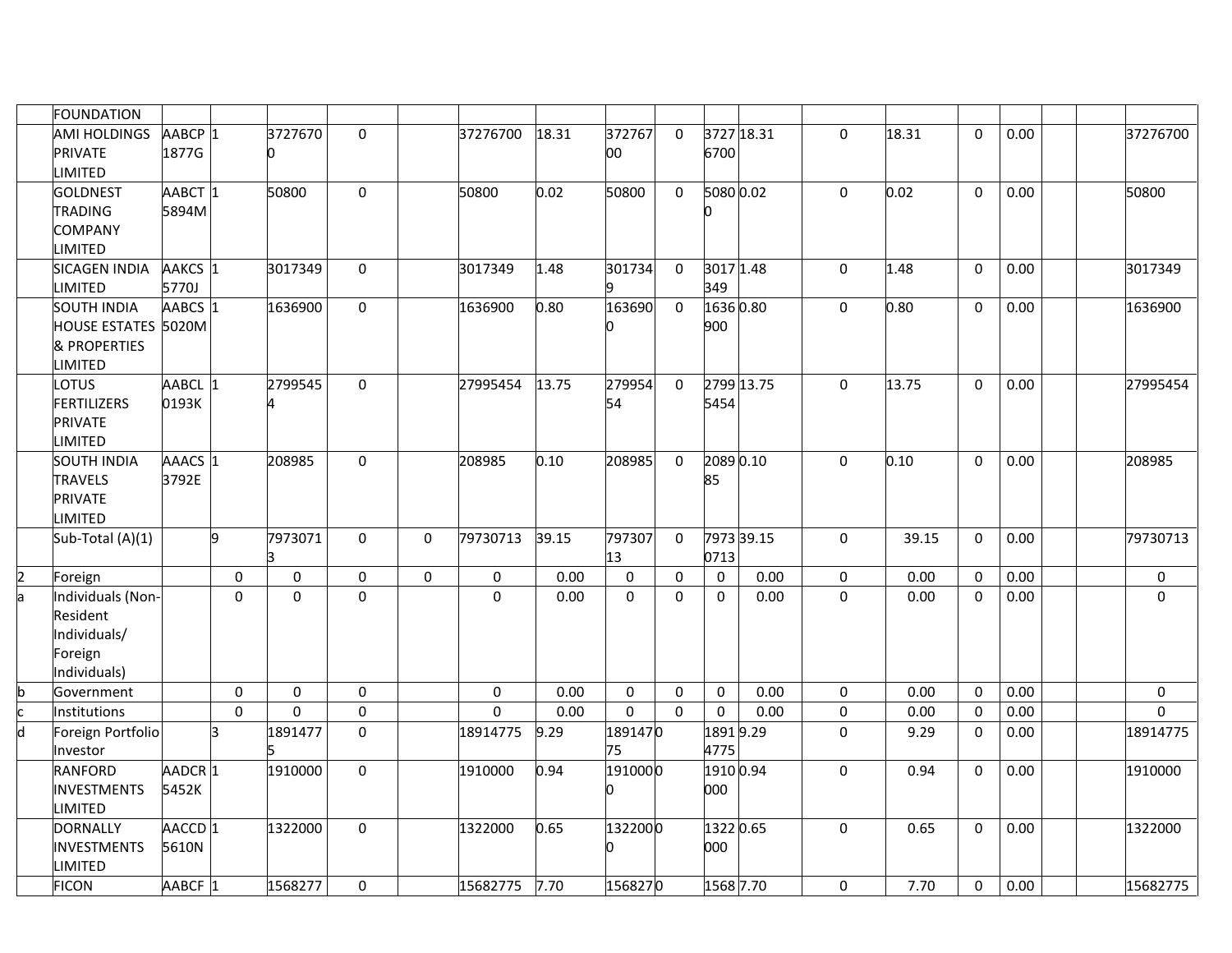| <b>HOLDINGS</b>  | 0667J |    |          |   |          |       | 75      | 2775     |            |       |      |  |          |
|------------------|-------|----|----------|---|----------|-------|---------|----------|------------|-------|------|--|----------|
| LIMITED          |       |    |          |   |          |       |         |          |            |       |      |  |          |
| Any Other        |       |    |          | 0 |          | 0.00  |         |          | 0.00       | 0.00  | 0.00 |  |          |
| (specify)        |       |    |          |   |          |       |         |          |            |       |      |  |          |
| Sub-Total (A)(2) |       |    | 1891477  | 0 | 18914775 | 9.29  | 1891470 | 18919.29 |            | 9.29  | 0.00 |  | 18914775 |
|                  |       |    |          |   |          |       | 75      | 4775     |            |       |      |  |          |
| Total            |       | 12 | 98645480 |   | 98645488 | 48.44 | 9864540 |          | 9864 48.44 | 48.44 | 0.00 |  | 98645488 |
| Shareholding of  |       |    |          |   |          |       | 88      | 5488     |            |       |      |  |          |
| Promoter and     |       |    |          |   |          |       |         |          |            |       |      |  |          |
| Promoter Group   |       |    |          |   |          |       |         |          |            |       |      |  |          |
| $(A)$ =          |       |    |          |   |          |       |         |          |            |       |      |  |          |
| $(A)(1)+(A)(2)$  |       |    |          |   |          |       |         |          |            |       |      |  |          |

# Table III - Statement showing shareholding pattern of the Public shareholder

|              | <b>Category &amp; Name</b><br>of the Shareholders<br>(1) | PAN<br>(III) | Nos. of<br>shareh<br>older<br>(III) | No. of<br>fully<br>paid<br>up<br>equity<br>share<br>s held<br>(IV) | Partly<br>paid-up<br>equity<br>shares<br>held (V) | Nos. of<br>shares<br>underlying<br><b>Depository</b><br><b>Receipts</b><br>(VI) | <b>Total</b><br>nos.<br>shares<br>held<br>$VII =$<br>IV+V+VI | Sharehol<br>ding %<br>calculate<br>d as per<br>SCRR,<br>1957<br>As a % of<br>$(A+B+C2)$<br>VIII |            | <b>Number of Voting Rights held in</b><br>each class of securities<br><b>No of Voting Rights</b> | (IX)             | <b>Total</b> as<br>a % of<br><b>Total</b> | <b>No. of Shares</b><br><b>Underlying</b><br><b>Outstanding</b><br>convertible<br>securities<br><i>(including</i><br>Warrants) (X) | <b>Total</b><br>shareholdin q<br>, as a %<br>assuming full<br>conversion of<br>convertible<br>securities (as<br>a percentage<br>of diluted | Number of<br>No.<br>(a) | Locked in<br>shares (XII)<br>As a<br>% of<br>total | No.<br>(No<br>t ap      | <b>Number of</b><br><b>Shares</b><br>pledged or<br>otherwise<br>encumbered<br>(YIII)<br>As a<br>% of<br>total | Number of<br>equity shares<br>held in<br>dematerializ<br>ed form (XIV) |
|--------------|----------------------------------------------------------|--------------|-------------------------------------|--------------------------------------------------------------------|---------------------------------------------------|---------------------------------------------------------------------------------|--------------------------------------------------------------|-------------------------------------------------------------------------------------------------|------------|--------------------------------------------------------------------------------------------------|------------------|-------------------------------------------|------------------------------------------------------------------------------------------------------------------------------------|--------------------------------------------------------------------------------------------------------------------------------------------|-------------------------|----------------------------------------------------|-------------------------|---------------------------------------------------------------------------------------------------------------|------------------------------------------------------------------------|
|              |                                                          |              |                                     |                                                                    |                                                   |                                                                                 |                                                              |                                                                                                 | Class<br>X | Class<br>Y                                                                                       | Tot<br>αl        | <b>Voting</b><br>rights                   |                                                                                                                                    | share<br>capital)<br>(XI)                                                                                                                  |                         | Shar<br>es<br>held<br>(b)                          | pli<br>ca<br>ble<br>(a) | share<br>s held<br>(Not<br>applic<br>able)                                                                    |                                                                        |
| $\mathbf{1}$ | Institutions                                             |              | $\Omega$                            | $\Omega$                                                           | $\Omega$                                          | 0                                                                               | $\Omega$                                                     | 0.00                                                                                            | $\Omega$   | 0                                                                                                | $\mathbf 0$      | 0.00                                      | 0                                                                                                                                  | 0.00                                                                                                                                       | $\mathbf{0}$            | 0.00                                               | $\Omega$                | 0.00                                                                                                          | 0                                                                      |
| a            | Mutual Funds/                                            |              | 12                                  | 10750                                                              | $\Omega$                                          | $\mathbf 0$                                                                     | 10750                                                        | 0.01                                                                                            | 10750      | $\Omega$                                                                                         | 1075<br>0        | 0.01                                      | $\Omega$                                                                                                                           | 0.01                                                                                                                                       | $\mathbf 0$             | 0.00                                               |                         |                                                                                                               | 900                                                                    |
| b            | Venture Capital<br>Funds                                 |              | $\Omega$                            | $\Omega$                                                           | $\Omega$                                          | $\mathbf 0$                                                                     | $\Omega$                                                     | 0.00                                                                                            | $\Omega$   | $\Omega$                                                                                         | $\Omega$         | 0.00                                      | $\Omega$                                                                                                                           | 0.00                                                                                                                                       | $\mathbf 0$             | 0.00                                               |                         |                                                                                                               | $\mathbf 0$                                                            |
| C            | <b>\Iternate</b><br>Investment<br>Funds                  |              | $\Omega$                            | $\Omega$                                                           | $\Omega$                                          | $\mathbf 0$                                                                     | $\Omega$                                                     | 0.00                                                                                            | $\Omega$   | $\Omega$                                                                                         | $\Omega$         | 0.00                                      | $\Omega$                                                                                                                           | 0.00                                                                                                                                       | $\mathbf 0$             | 0.00                                               |                         |                                                                                                               | $\mathbf 0$                                                            |
| d            | Foreign Venture<br>Capital Investors                     |              | $\Omega$                            | $\Omega$                                                           | $\Omega$                                          | $\mathbf 0$                                                                     | $\Omega$                                                     | 0.00                                                                                            | $\Omega$   | $\Omega$                                                                                         | $\Omega$         | 0.00                                      | $\Omega$                                                                                                                           | 0.00                                                                                                                                       | $\mathbf 0$             | 0.00                                               |                         |                                                                                                               | $\mathbf 0$                                                            |
| e            | Foreign Portfolio<br>Investors                           |              |                                     | 1350000                                                            |                                                   |                                                                                 | 1350000 0.66                                                 |                                                                                                 | 1350000    |                                                                                                  | 1350 0.66<br>000 |                                           | $\Omega$                                                                                                                           | 0.66                                                                                                                                       | $\Omega$                | 0.00                                               |                         |                                                                                                               | 1350000                                                                |
|              | inancial <sup>:</sup><br>Institutions/<br><b>Banks</b>   |              | 52                                  | 4822720                                                            |                                                   |                                                                                 | 4822720 2.37                                                 |                                                                                                 | 4822720    |                                                                                                  | 4822 2.37<br>720 |                                           | $\Omega$                                                                                                                           | 2.37                                                                                                                                       | $\mathbf 0$             | 0.00                                               |                         |                                                                                                               | 4804935                                                                |
|              | IFE INSURANCE AAACL 1                                    |              |                                     | 3926720                                                            |                                                   |                                                                                 | 3926725 1.93                                                 |                                                                                                 | 3926720    |                                                                                                  | 3926 1.93        |                                           | $\Omega$                                                                                                                           | 1.93                                                                                                                                       | $\mathbf 0$             | 0.00                                               |                         |                                                                                                               | 3926705                                                                |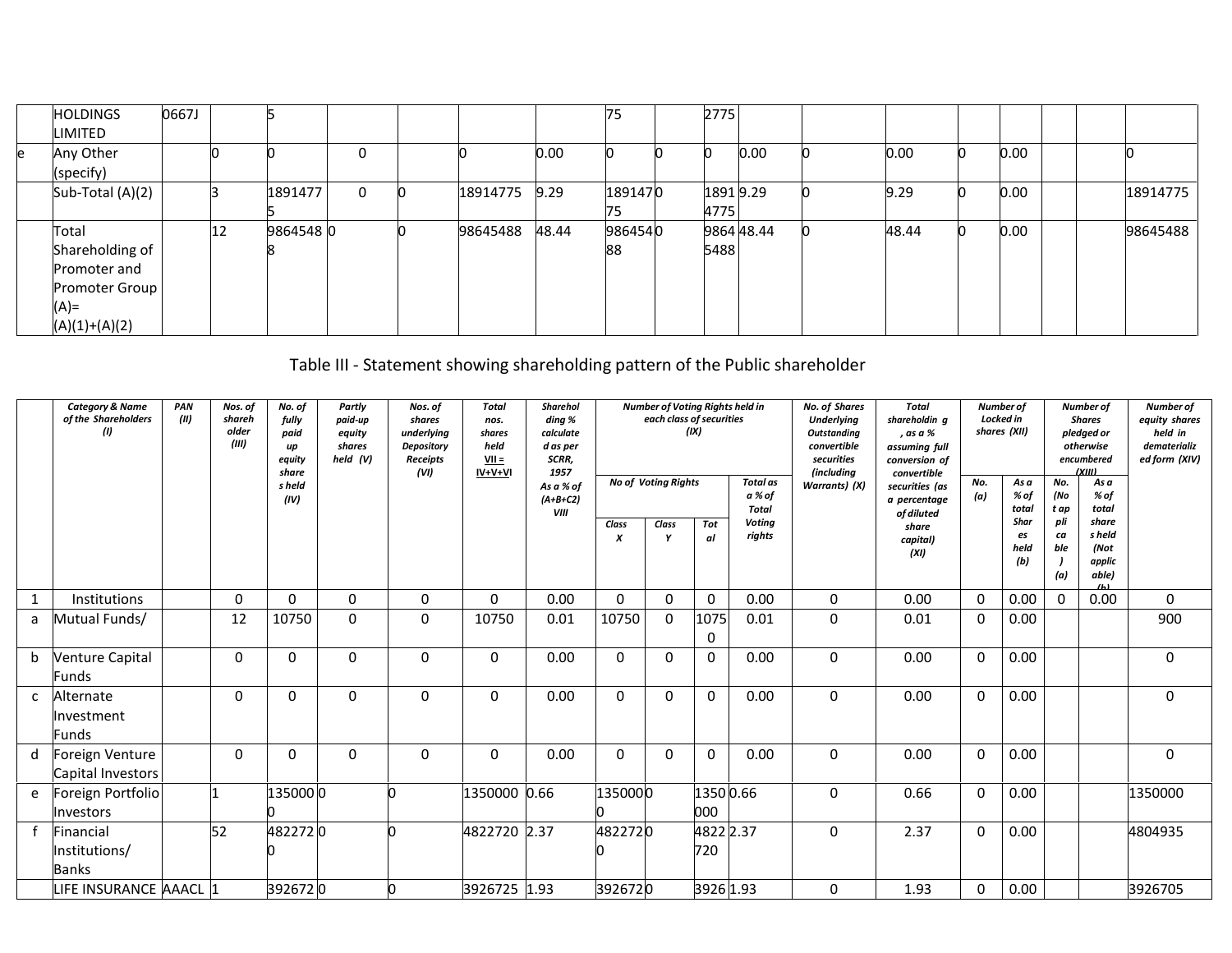|                | <b>CORPORATION</b><br>OF INDIA | 0528H              |                 | 5           |              |              |               |      | 5           |             | 725         |            |              |       |             |      |             |      |             |
|----------------|--------------------------------|--------------------|-----------------|-------------|--------------|--------------|---------------|------|-------------|-------------|-------------|------------|--------------|-------|-------------|------|-------------|------|-------------|
|                |                                |                    |                 |             | $\Omega$     |              |               |      |             |             |             |            |              |       |             |      |             |      | n           |
| g              | Insurance<br>Companies         |                    | $\overline{2}$  | 550         |              | $\Omega$     | 550           | 0.00 | 550         | $\Omega$    | 550 0.00    |            | $\Omega$     | 0.00  | $\Omega$    | 0.00 |             |      |             |
| h.             | Provident                      |                    | b               | 0           | $\mathbf 0$  | $\mathbf 0$  | $\Omega$      | 0.00 | $\Omega$    | $\Omega$    | $\mathbf 0$ | 0.00       | $\mathbf{0}$ | 0.00  | $\mathbf 0$ | 0.00 |             |      | n.          |
|                | Funds/ Pension                 |                    |                 |             |              |              |               |      |             |             |             |            |              |       |             |      |             |      |             |
|                | Funds                          |                    |                 |             |              |              |               |      |             |             |             |            |              |       |             |      |             |      |             |
|                | Any Other                      |                    | $\overline{11}$ | 8100        | $\Omega$     | 0            | 8100          | 0.00 | 8100        | n           | 81000.00    |            | $\Omega$     | 0.00  | $\mathbf 0$ | 0.00 |             |      | l0          |
|                | specify)                       |                    |                 |             |              |              |               |      |             |             |             |            |              |       |             |      |             |      |             |
|                | Overseas                       |                    | 11              | 8100        | $\Omega$     | 0            | 8100          | 0.00 | 8100        |             | 8100 0.00   |            | $\Omega$     | 0.00  | $\mathbf 0$ | 0.00 |             |      | n           |
|                | Corporate                      |                    |                 |             |              |              |               |      |             |             |             |            |              |       |             |      |             |      |             |
|                | <b>Bodies</b>                  |                    |                 |             |              |              |               |      |             |             |             |            |              |       |             |      |             |      |             |
|                | Sub-Total (B)(1)               |                    | $\overline{78}$ | 619212      | $\mathbf{0}$ | $\mathbf{0}$ | 6192120 3.04  |      | 6192120     |             | 61923.04    |            | $\Omega$     | 3.04  | $\mathbf 0$ | 0.00 |             |      | 6155835     |
|                |                                |                    |                 |             |              |              |               |      |             |             | 120         |            |              |       |             |      |             |      |             |
| $\overline{2}$ | Central                        |                    | 1               | 166454      | $\Omega$     | $\mathbf 0$  | 166454        | 0.08 | 1664540     |             | 16640.08    |            | $\mathbf{0}$ | 0.08  | $\mathbf 0$ | 0.00 |             |      | 166454      |
|                | Government/                    |                    |                 |             |              |              |               |      |             |             | 54          |            |              |       |             |      |             |      |             |
|                | State                          |                    |                 |             |              |              |               |      |             |             |             |            |              |       |             |      |             |      |             |
|                | Government(s)/                 |                    |                 |             |              |              |               |      |             |             |             |            |              |       |             |      |             |      |             |
|                | President of                   |                    |                 |             |              |              |               |      |             |             |             |            |              |       |             |      |             |      |             |
|                | India                          |                    |                 |             |              |              |               |      |             |             |             |            |              |       |             |      |             |      |             |
|                | Sub-Total (B)(2)               |                    | $\mathbf{1}$    | 166454      | $\mathbf 0$  | $\mathbf 0$  | 166454        | 0.08 | 1664540     |             | 1664 0.08   |            | 'n.          | 0.08  | lo.         | 0.00 |             |      | 166454      |
|                |                                |                    |                 |             |              |              |               |      |             |             | 54          |            |              |       |             |      |             |      |             |
| $\mathbf{3}$   | Non-institutions               |                    | $\mathbf 0$     | $\mathbf 0$ | 0            | $\mathbf 0$  | 0             | 0.00 | $\mathbf 0$ | $\mathbf 0$ | $\mathbf 0$ | 0.00       | $\mathbf 0$  | 0.00  | $\mathbf 0$ | 0.00 | $\mathbf 0$ | 0.00 | $\mathbf 0$ |
| a              | Individuals -                  |                    | 59827           | 575764      | $\mathbf 0$  | 16791800     | 7436824 36.52 |      | 7436820     |             |             | 743636.52  |              | 36.52 | o           | 0.00 | O.          | 0.00 | 54269598    |
|                |                                |                    |                 | 44          |              |              |               |      | 44          |             | 8244        |            |              |       |             |      |             |      |             |
|                | Individual                     |                    | 59654           | 269811      | $\mathbf 0$  | 16791800     | 4377299 21.50 |      | 4377290     |             |             | 4377 21.50 | $\mathbf 0$  | 21.50 | $\mathbf 0$ | 0.00 |             |      | 23674351    |
|                | shareholders                   |                    |                 | 97          |              |              |               |      | 97          |             | 2997        |            |              |       |             |      |             |      |             |
|                | holding nominal                |                    |                 |             |              |              |               |      |             |             |             |            |              |       |             |      |             |      |             |
|                | share capital up               |                    |                 |             |              |              |               |      |             |             |             |            |              |       |             |      |             |      |             |
|                | to Rs. 2 lakhs.                |                    |                 |             |              |              |               |      |             |             |             |            |              |       |             |      |             |      |             |
| ii.            | Individual                     |                    | 173             | 305952      | $\mathbf 0$  | 0            | 3059524 15.02 |      | 3059520     |             |             | 3059 15.02 | $\mathbf 0$  | 15.02 | $\pmb{0}$   | 0.00 |             |      | 30595247    |
|                | shareholders                   |                    |                 | 47          |              |              |               |      | 47          |             | 5247        |            |              |       |             |      |             |      |             |
|                | holding nominal                |                    |                 |             |              |              |               |      |             |             |             |            |              |       |             |      |             |      |             |
|                | share capital in               |                    |                 |             |              |              |               |      |             |             |             |            |              |       |             |      |             |      |             |
|                | excess of Rs. 2                |                    |                 |             |              |              |               |      |             |             |             |            |              |       |             |      |             |      |             |
|                | lakhs.                         |                    |                 |             |              |              |               |      |             |             |             |            |              |       |             |      |             |      |             |
|                | HARDIK B PATEL AHIPP11         |                    |                 | 434055      | $\Omega$     | $\mathbf 0$  | 4340559 2.13  |      | 4340550     |             | 4340 2.13   |            | $\Omega$     | 2.13  | 0           | 0.00 |             |      | 4340559     |
|                |                                | 407H               |                 |             |              |              |               |      |             |             | 559         |            |              |       |             |      |             |      |             |
|                | <b>RUCHI BHARAT</b>            | ANDPP <sub>1</sub> |                 | 704742      | $\Omega$     | $\mathbf 0$  | 7047423 3.46  |      | 7047420     |             | 7047 3.46   |            | 0            | 3.46  | $\mathbf 0$ | 0.00 |             |      | 7047423     |
|                | <b>PATEL</b>                   | 9202F              |                 |             |              |              |               |      |             |             | 423         |            |              |       |             |      |             |      |             |
| b              | <b>NBFCs registered</b>        |                    | $\Omega$        | 0           | 0            | $\mathbf{0}$ | 0             | 0.00 | $\mathbf 0$ | $\mathbf 0$ | $\mathbf 0$ | 0.00       | 0            | 0.00  | $\mathbf 0$ | 0.00 |             |      | 0           |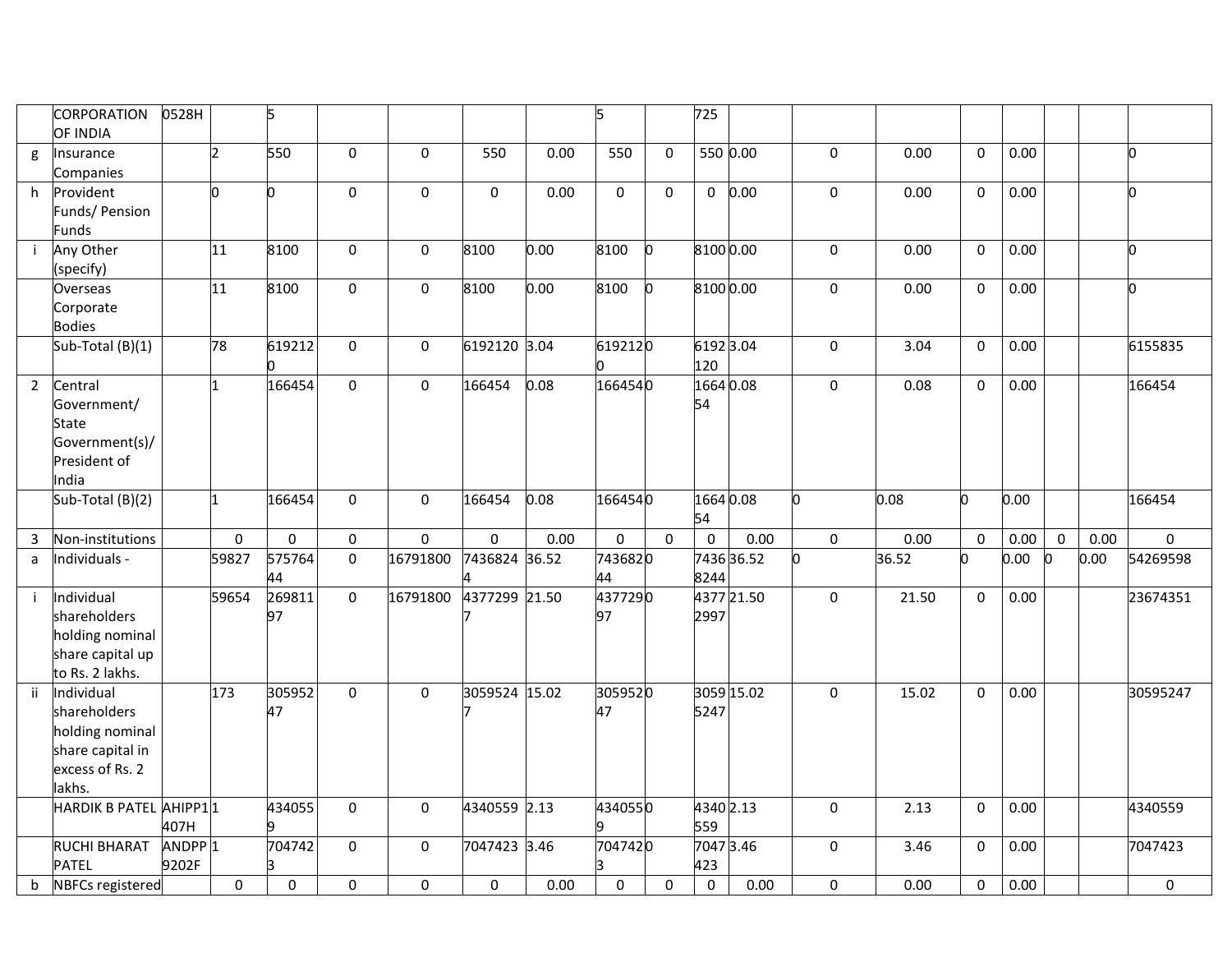|              | with RBI                                                                     |          |               |          |             |                     |       |                |             |                    |            |          |       |             |      |             |
|--------------|------------------------------------------------------------------------------|----------|---------------|----------|-------------|---------------------|-------|----------------|-------------|--------------------|------------|----------|-------|-------------|------|-------------|
| $\mathsf{C}$ | <b>Employee Trusts</b>                                                       | $\Omega$ | 0             | $\Omega$ | 0           | $\Omega$            | 0.00  | $\Omega$       | $\mathbf 0$ | 0                  | 0.00       | 0        | 0.00  | $\mathbf 0$ | 0.00 | 0           |
| d            | Overseas<br>Depositories<br>(holding DRs)<br>(balancing<br>figure)           | $\Omega$ | $\Omega$      | $\Omega$ | $\Omega$    | $\Omega$            | 0.00  | $\Omega$       | $\Omega$    | $\Omega$           | 0.00       | $\Omega$ | 0.00  | $\mathbf 0$ | 0.00 | $\mathbf 0$ |
| e            | Any Other<br>(specify)                                                       | 2412     | 242680<br>30  | $\Omega$ | $\Omega$    | 2426803 11.92       |       | 2426800<br>30  |             | 8030               | 2426 11.92 | $\Omega$ | 11.92 | $\mathbf 0$ | 0.00 | 23516039    |
|              | <b>Bodies</b><br>Corporate                                                   | 639      | 200434<br>45  | $\Omega$ | $\mathbf 0$ | 2004344 9.84        |       | 2004340<br>45  |             | 20049.84<br>3445   |            | 0        | 9.84  | 0           | 0.00 | 19305050    |
|              | <b>Clearing</b><br>member                                                    | 28       | 366860        | $\Omega$ | 0           | 366860              | 0.18  | 3668600        |             | 36680.18<br>60     |            | $\Omega$ | 0.18  | 0           | 0.00 | 366860      |
|              | <b>HUF</b>                                                                   | 1269     | 275708        | $\Omega$ | 0           | 2757089 1.35        |       | 2757080        |             | 2757 1.35<br>089   |            | 0        | 1.35  | 0           | 0.00 | 2756889     |
|              | Non-Resident<br>Indian (NRI)                                                 | 469      | 105223        | $\Omega$ | $\pmb{0}$   | 1052236 0.52        |       | 1052230        |             | 1052 0.52<br>236   |            | 0        | 0.52  | $\mathbf 0$ | 0.00 | 1039490     |
|              | Overseas<br>Corporate<br><b>Bodies</b>                                       | h.       | 39800         | $\Omega$ | 0           | 39800               | 0.02  | 39800          |             | 3980 0.02          |            | $\Omega$ | 0.02  | 0           | 0.00 | 39150       |
|              | <b>Trusts</b>                                                                |          | 8600          | $\Omega$ | $\Omega$    | 8600                | 0.00  | 8600           |             | 8600 0.00          |            | $\Omega$ | 0.00  | $\Omega$    | 0.00 | 8600        |
|              | Sub-Total (B)(3)                                                             | 62239    | 818444<br>74  | $\Omega$ | 16791800    | 9863627             | 40.19 | 9863620<br>74  |             | 9863 48.44<br>6274 |            | $\Omega$ | 48.44 | $\mathbf 0$ | 0.00 | 77785637    |
|              | <b>Total Public</b><br>Shareholding<br>$(B)$ =<br>$(B)(1)+(B)(2)+(B)$<br>(3) | 62318    | 8820300<br>48 |          | 16791800    | 1049948 43.31<br>48 |       | 1049940<br>848 |             | 9484<br>8          | 1049 51.56 | 0        | 51.56 | $\mathbf 0$ | 0.00 | 84107926    |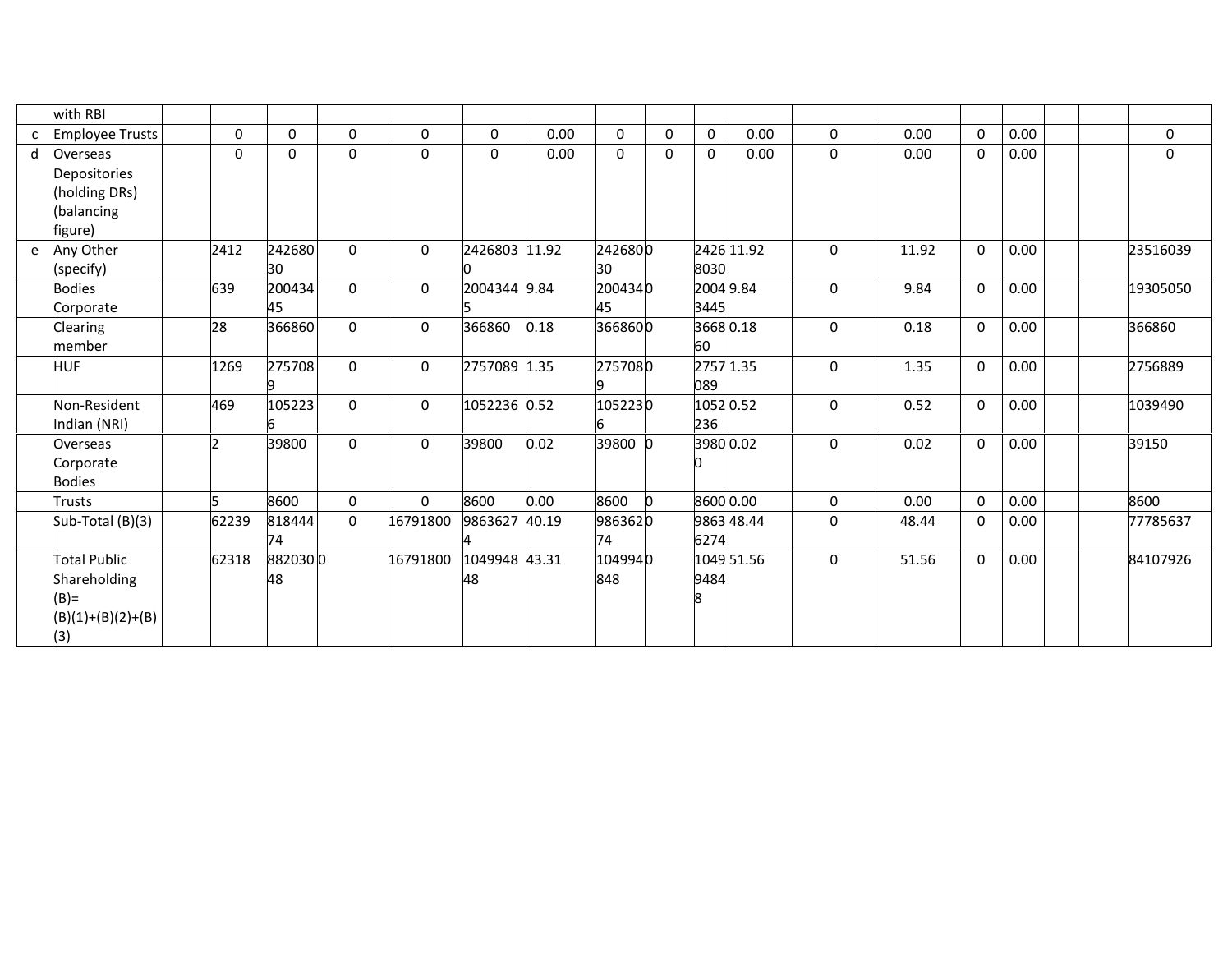|                | <b>Category &amp; Name</b> | PAN                | No. of | No. of          | Partly                            | Nos. of          | Total no.  | <b>Sharehol</b> |                  | Number of Voting Rights held in |              |                 | No. of                    | <b>Total</b>       | Number of   |       |             | Number of            | Number of               |
|----------------|----------------------------|--------------------|--------|-----------------|-----------------------------------|------------------|------------|-----------------|------------------|---------------------------------|--------------|-----------------|---------------------------|--------------------|-------------|-------|-------------|----------------------|-------------------------|
|                | of the                     | $\sqrt{m}$         | shareh | fully           | paid-up                           | shares           | shares     | ding %          |                  | each class of securities        |              |                 | <b>Shares</b>             | shareholdin        | Locked in   |       |             | <b>Shares</b>        | equity                  |
|                | <b>Shareholders</b>        |                    | older  | paid            | equity                            | underlying       | held       | calculate       |                  |                                 | (IX)         |                 | <b>Underlying</b>         | g , as a %         | shares      |       |             | pledged or           | shares held             |
|                | (I)                        |                    | (III)  | up              | shares                            | Depository       | $(VII =$   | d as per        |                  |                                 |              |                 | <b>Outstanding</b>        | assuming           |             | (XII) |             | otherwise            | in                      |
|                |                            |                    |        | equity<br>share | held<br>$\overline{(\mathsf{V})}$ | Receipts<br>(VI) | $IV+V+VI)$ | SCRR,<br>1957   |                  |                                 |              |                 | convertible<br>securities | full<br>conversion |             |       |             | encumbered<br>(XIII) | dematerializ<br>ed form |
|                |                            |                    |        | s held          |                                   |                  |            | As a % of       |                  | <b>No of Voting Rights</b>      |              | <b>Total</b> as | (including                | of                 | No.         | As a  | No.         | As a                 | (XIV)                   |
|                |                            |                    |        | (IV)            |                                   |                  |            | $(A+B+C2)$      |                  |                                 |              | a % of          | <b>Warrants</b> )         | convertible        |             | % of  | (No         | % of                 | $\sqrt{N}$              |
|                |                            |                    |        |                 |                                   |                  |            | (VIII)          |                  |                                 |              | Total           | (X)                       | securities         |             | total | t ap        | total                | Applicable)             |
|                |                            |                    |        |                 |                                   |                  |            |                 | Class            | Class                           | Tot          | <b>Voting</b>   |                           | as a               |             | Shar  | pli         | share                |                         |
|                |                            |                    |        |                 |                                   |                  |            |                 | $\boldsymbol{x}$ | Y                               | al           | rights          |                           | percentage         |             | es    | ca          | s held               |                         |
|                |                            |                    |        |                 |                                   |                  |            |                 |                  |                                 |              |                 |                           | of diluted         |             | held  | ble         | (Not                 |                         |
|                |                            |                    |        |                 |                                   |                  |            |                 |                  |                                 |              |                 |                           | share<br>capital)  |             |       |             | applic               |                         |
|                |                            |                    |        |                 |                                   |                  |            |                 |                  |                                 |              |                 |                           | (XI)               |             |       |             | able)                |                         |
| $\mathbf{1}$   | Custodian/DR               |                    |        | 16791 0         |                                   |                  | 1679180    |                 | n                |                                 |              | 0.00            |                           | 0.00               | 0           | 0.00  |             |                      | 16791800                |
|                |                            |                    |        |                 |                                   |                  |            |                 |                  |                                 |              |                 |                           |                    |             |       |             |                      |                         |
|                | Holder                     |                    |        | 800             |                                   |                  |            |                 |                  |                                 |              |                 |                           |                    |             |       |             |                      |                         |
|                | THE BANK OF                | AACCT <sub>1</sub> |        | 16791 0         |                                   |                  | 1679180    |                 | 167910           |                                 | 167          | 8.25            | n                         |                    | Ю           | 0.00  |             |                      | 16791800                |
|                | <b>NEWYORK</b>             | 2969G              |        | 800             |                                   |                  |            |                 | 800              |                                 | 918          |                 |                           |                    |             |       |             |                      |                         |
|                | MEL;LON                    |                    |        |                 |                                   |                  |            |                 |                  |                                 | 00           |                 |                           |                    |             |       |             |                      |                         |
| $\overline{2}$ | Employee                   |                    | 0      | $\Omega$        | 0                                 |                  | $\Omega$   | 0.00            | $\Omega$         | $\Omega$                        | $\mathbf{0}$ | 0.00            | $\Omega$                  | 0.00               | $\mathbf 0$ | 0.00  |             |                      | 0                       |
|                | <b>Benefit Trust</b>       |                    |        |                 |                                   |                  |            |                 |                  |                                 |              |                 |                           |                    |             |       |             |                      |                         |
|                | (under SEBI                |                    |        |                 |                                   |                  |            |                 |                  |                                 |              |                 |                           |                    |             |       |             |                      |                         |
|                | (Share based               |                    |        |                 |                                   |                  |            |                 |                  |                                 |              |                 |                           |                    |             |       |             |                      |                         |
|                | Employee                   |                    |        |                 |                                   |                  |            |                 |                  |                                 |              |                 |                           |                    |             |       |             |                      |                         |
|                | Benefit)                   |                    |        |                 |                                   |                  |            |                 |                  |                                 |              |                 |                           |                    |             |       |             |                      |                         |
|                | Regulations,               |                    |        |                 |                                   |                  |            |                 |                  |                                 |              |                 |                           |                    |             |       |             |                      |                         |
|                | 2014)                      |                    |        |                 |                                   |                  |            |                 |                  |                                 |              |                 |                           |                    |             |       |             |                      |                         |
|                | <b>Total Non-</b>          |                    |        | 16791 0         |                                   | n                | 1679180    | 0.00            | 0                | $\Omega$                        | 0            | 0.00            | $\mathbf 0$               | 0.00               | $\mathbf 0$ | 0.00  | $\mathbf 0$ | 0.00                 | 16791800                |
|                | Promoter-Non               |                    |        | 800             |                                   |                  |            |                 |                  |                                 |              |                 |                           |                    |             |       |             |                      |                         |
|                | Public                     |                    |        |                 |                                   |                  |            |                 |                  |                                 |              |                 |                           |                    |             |       |             |                      |                         |
|                | Shareholding               |                    |        |                 |                                   |                  |            |                 |                  |                                 |              |                 |                           |                    |             |       |             |                      |                         |
|                | $(C)$ =                    |                    |        |                 |                                   |                  |            |                 |                  |                                 |              |                 |                           |                    |             |       |             |                      |                         |
|                |                            |                    |        |                 |                                   |                  |            |                 |                  |                                 |              |                 |                           |                    |             |       |             |                      |                         |
|                | $(C)(1)+(C)(2)$            |                    |        |                 |                                   |                  |            |                 |                  |                                 |              |                 |                           |                    |             |       |             |                      |                         |

## Table IV - Statement showing shareholding pattern of the Non Promoter- Non Public shareholder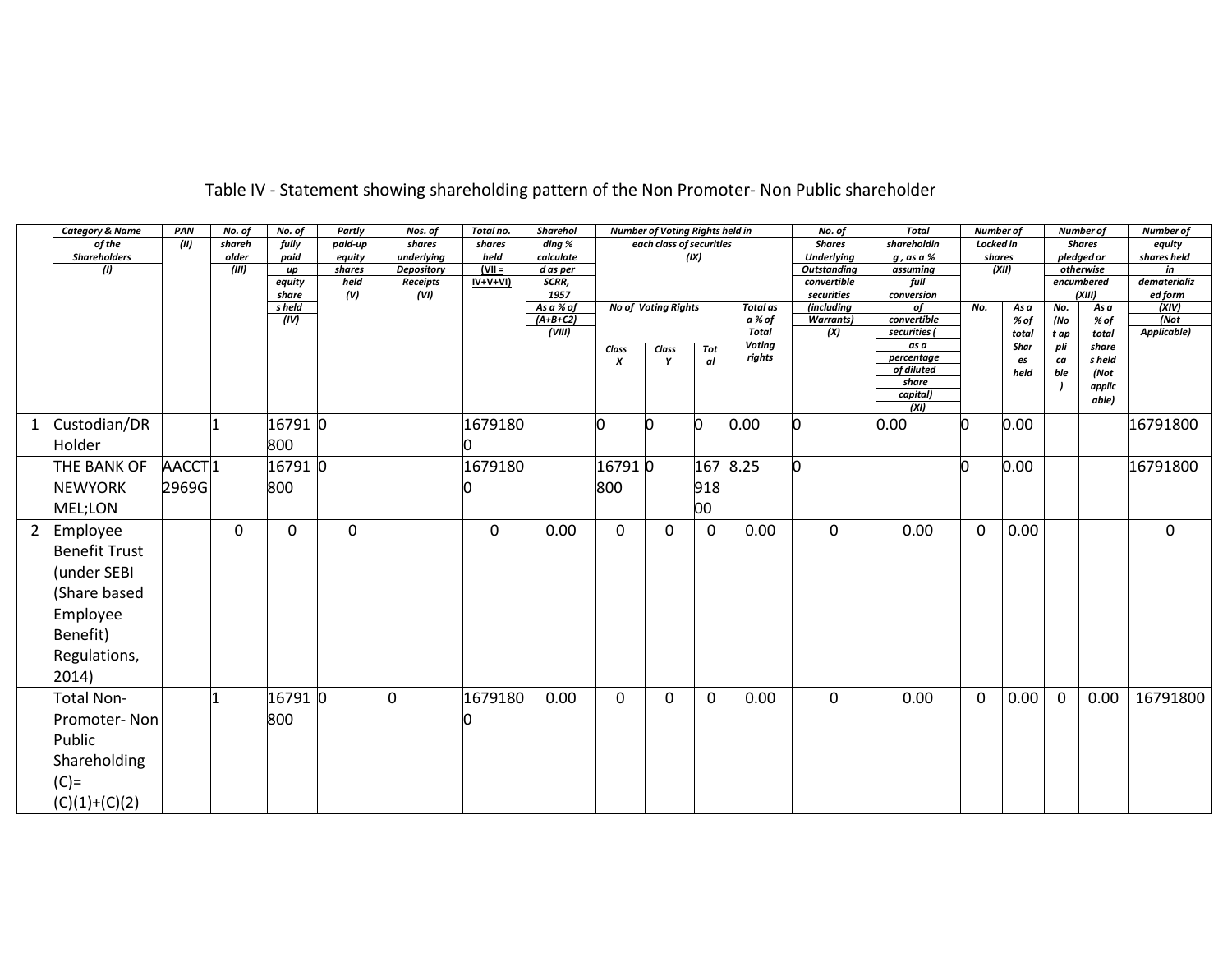# Table V - Statement showing shareholding pattern of the Significant Beneficiary Owner (SBO)

|          | Name                                                                     | PAN        | Passport No. in case<br>of a foreign national | <b>Nationality</b>               |               |                      | Details of holding/exercise of right of the SBO in the reporting company, whether direct or indirect* |                            |                                             | Date of creation /<br>acquisition of |
|----------|--------------------------------------------------------------------------|------------|-----------------------------------------------|----------------------------------|---------------|----------------------|-------------------------------------------------------------------------------------------------------|----------------------------|---------------------------------------------|--------------------------------------|
|          |                                                                          |            |                                               |                                  | <b>Shares</b> | <b>Voting rights</b> | <b>Rights on distributable</b><br>dividend or any other<br>distribution                               | <b>Exercise of control</b> | <b>Exercise of significant</b><br>influence | significant beneficial<br>interest   |
| 1        | <b>ASHWIN C</b><br><b>MUTHIAH</b>                                        | AAEPA4148H |                                               | <b>SINGAPORE</b>                 | 41.16         | 42.56                | 41.55                                                                                                 |                            |                                             |                                      |
| A        | AMI HOLDINGS ABCP1877G<br><b>PRIVATE</b><br><b>LIMITED</b>               |            |                                               | <b>INDIAN</b>                    | 18.00         | 20.72                | 18.39                                                                                                 | <b>No</b>                  | No                                          | 10-Jan-2013                          |
| <b>B</b> | <b>SOUTH INDIA</b><br><b>TRAVELS</b><br><b>PRIVATE</b><br><b>LIMITED</b> | AAACS3792E |                                               | <b>INDIAN</b>                    | 0.10          | 0.10                 | 0.10                                                                                                  | <b>No</b>                  | <b>No</b>                                   | 28-Jan-2003                          |
| C        | <b>DARNOLLY</b><br><b>INVESTMENTS</b><br>LIMITED                         | AACCD5610N |                                               | <b>MARSHAL</b><br><b>ISLANDS</b> | 0.65          | 0.61                 | 0.65                                                                                                  | <b>No</b>                  | <b>No</b>                                   | 12-Aug-1996                          |
| D        | <b>FICON</b><br><b>HOLDINGS</b><br>LIMITED                               | AABCF0667J |                                               | <b>MAURITIUS</b>                 | 7.70          | 7.26                 | 7.70                                                                                                  | <b>No</b>                  | <b>No</b>                                   | 08-Apr-2005                          |
| E        | <b>RANFORD</b><br><b>INVESTMENTS</b><br><b>LIMITED</b>                   | AADCR5452K |                                               | <b>MARSHAL</b><br><b>ISLANDS</b> | 0.94          | 0.90                 | 0.94                                                                                                  | No                         | No                                          | 12-Aug-1996                          |
| IF.      | LOTUS<br><b>FERTILIZERS</b><br><b>PRIVATE</b><br><b>LIMITEDQ</b>         | AABCL0193K |                                               | <b>INDIAN</b>                    | 13.75         | 12.95                | 13.75                                                                                                 | <b>No</b>                  | <b>No</b>                                   | 26-Sep-2014                          |
| G        | <b>ASHWIN C</b><br><b>MUTHIAH</b>                                        | AAEPA4148H |                                               | <b>SINGAPORE</b>                 | 0.02          | 0.02                 | 0.02                                                                                                  | <b>No</b>                  | <b>No</b>                                   | 02-Aug-1986                          |